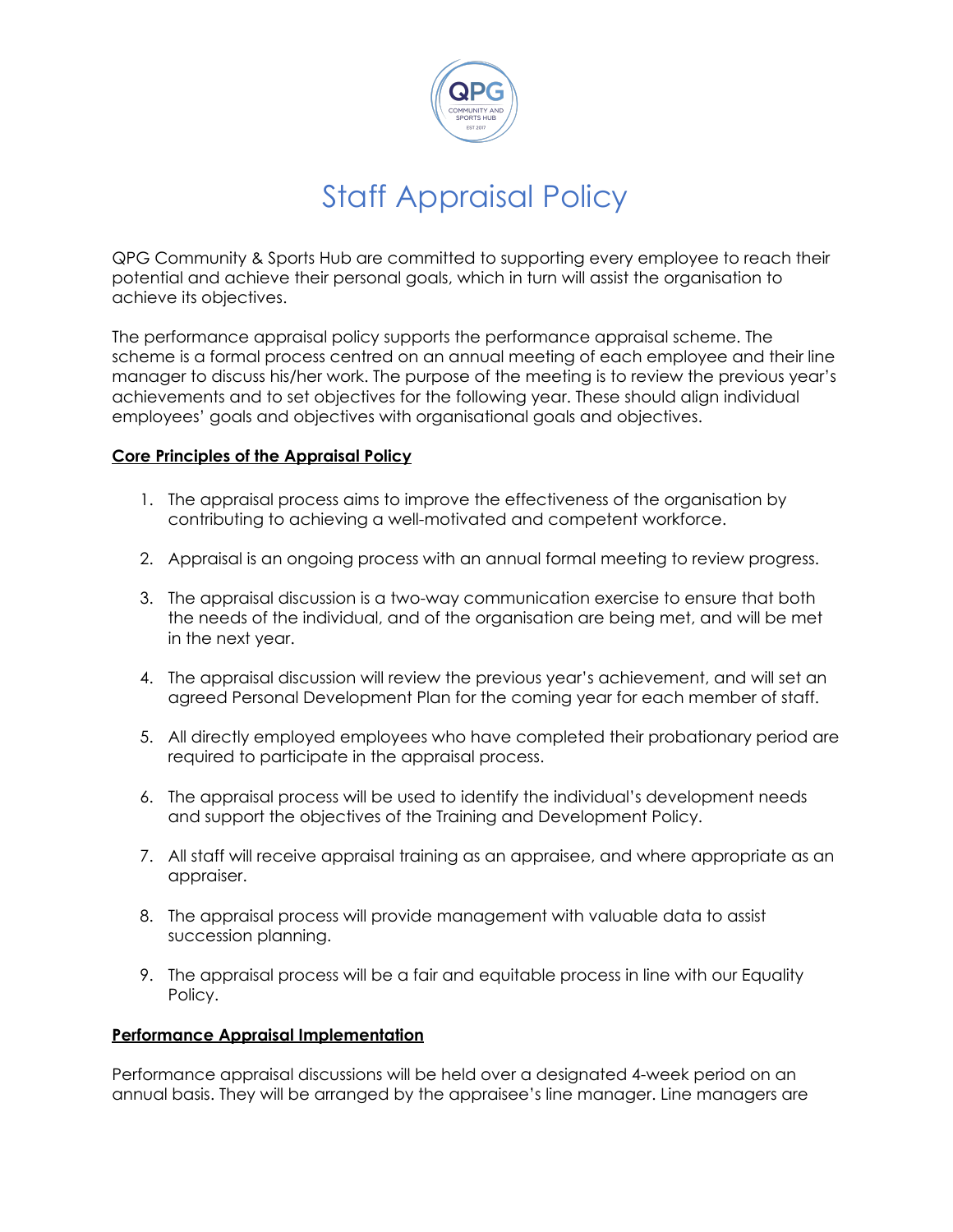

# Staff Appraisal Policy

encouraged to provide the opportunity for an additional 6-month verbal appraisal review, mid-year and other informal reviews as necessary throughout the year.

The discussion will be held in private. Information shared during the appraisal will be shared only with senior management. The exception is training needs, that will be provided to the HR / administration for action.

#### **Confidentiality of appraisal will be respected.**

The appraiser (usually the employee's line manager) will be expected to have successfully completed appraiser training, and to be familiar with the appraisee's work.

All appraisal documents should be issued to both parties prior to the discussion, in order to allow time for both parties to reflect and prepare. These will provide a framework and focus for the discussion.

A time and venue for the discussion will be advised at least one week before the meeting takes place.

#### **The Appraisal Discussion**

The appraisal discussion will allow an opportunity for both the appraisee, and the appraiser to reflect and comment on the previous year's achievements. It will praise achievement and encourage the appraisee in his/her role.

The appraiser is accountable for giving the employee constructive, timely and honest appraisals of their performance, which should take into account both the goals of the organisation and of the individual.

The discussion should be a positive dialogue, and will focus on assisting the appraisee to acquire the relevant knowledge, skills and competencies to perform his/her current role to the best of his/her abilities.

The appropriate forms will be completed and signed by both parties. The appraisee will be given the opportunity to note any comments that he/she does not agree with and complete a self-assessment.

The appraisee and line manager should agree on a Personal Development plan for the appraisee for the following year. This will reflect the appraisee's aspirations and the organisation's requirements, and should align personal and organisational goals. The organisation and the line manager will support the individual to achieve these goals during the forthcoming year.